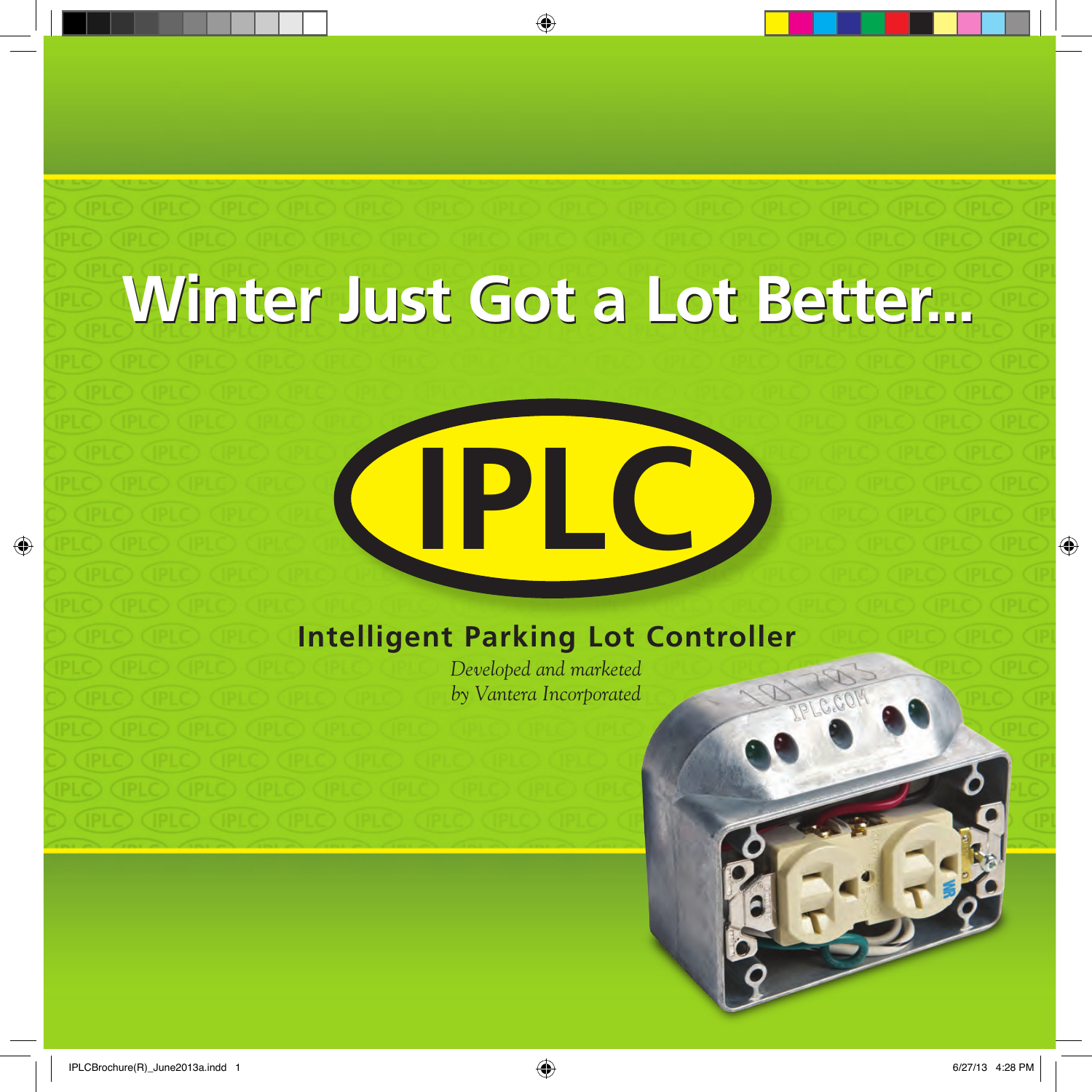#### **The Ultimate Energy and Cost-Saving Solution for Parking Lot Operators**

# Get plugged into...



- A flexible, affordable, easy-to-install product that can pay for itself in as little as one year
- 65 per cent power cost savings
- Award-winning technology
- Intelligent, computer-controlled power outlets that can be individually programmed and deliver data on their use
- User-friendly technology that warns of problems with outlets or block heater circuits
- A durable low-maintenance product
- An environmentally responsible product
- Proven satisfaction

2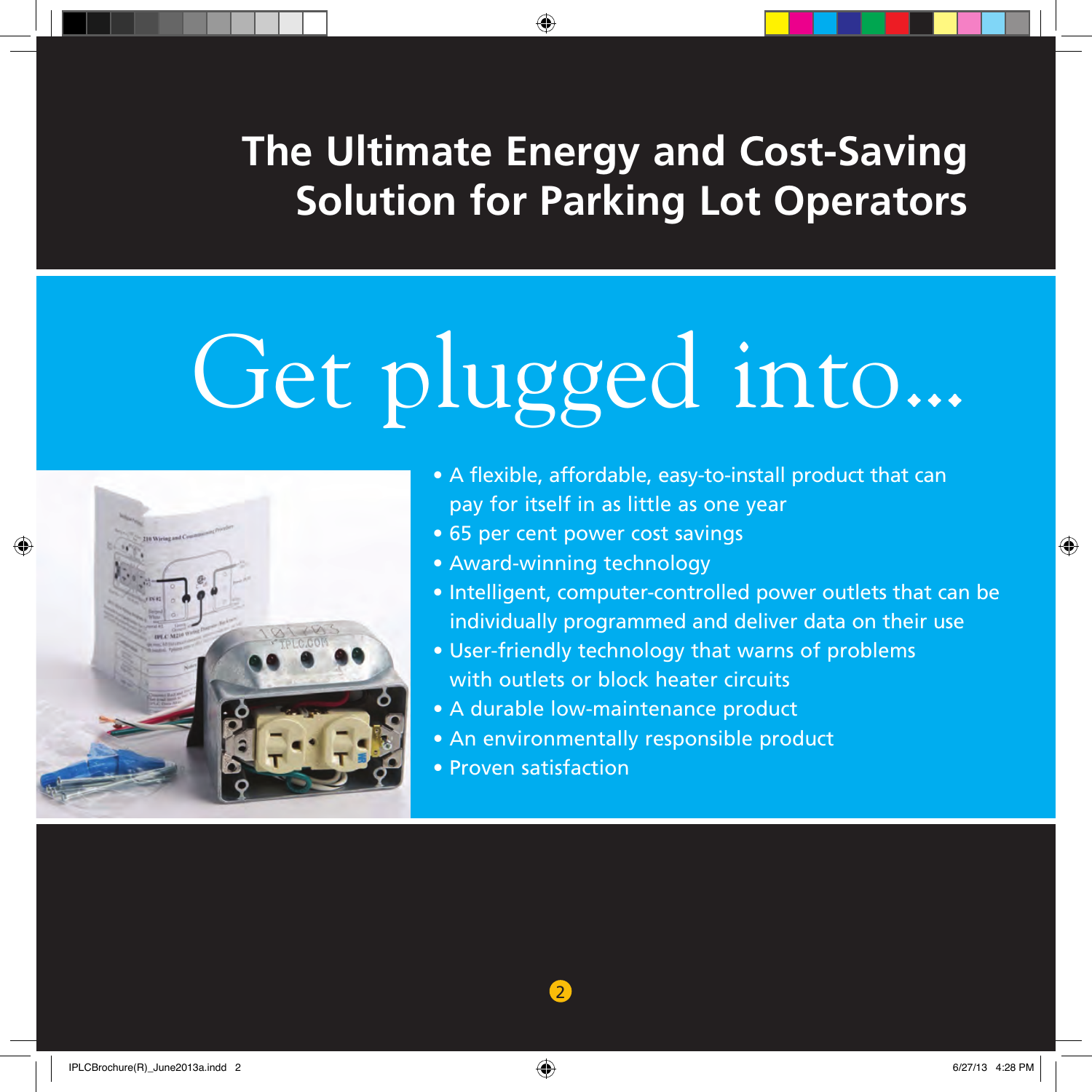#### **Introducing the Intelligent Parking Lot Controller**

he Intelligent Parking Lot Controller (IPLC) is a smart power receptacle that can replace any existing parking stall power outlet. It incorporates a microprocessor, temperature sensors, and red and green LED lights to tell users the status of the system. It measures temperature and wind chill, and is factory programmed to automatically regulate the optimum power flow to ensure strong starts at any temperature. This intelligent operation reduces electrical consumption and costs by up to 65 percent, or a full 30 percent more than competing systems. **T**

IPLCs are user friendly, too. The LEDs tell users if there's power at the plug, and if their block heater is shorted or has a break in the circuit. Each IPLC handles two circuits and each outlet can be individually programmed to prevent use of in-car heaters, or to meet the special needs of diesel engines or emergency vehicles. And, each receptacle stores connection data that can be captured to assess use patterns.

Red and green LEDs instantly tell users the status of the power outlet and their equipment, including: a live outlet, a functioning block heater, an open circuit in their block heater, a circuit overload from an in-car heater or a short circuit in the block heater.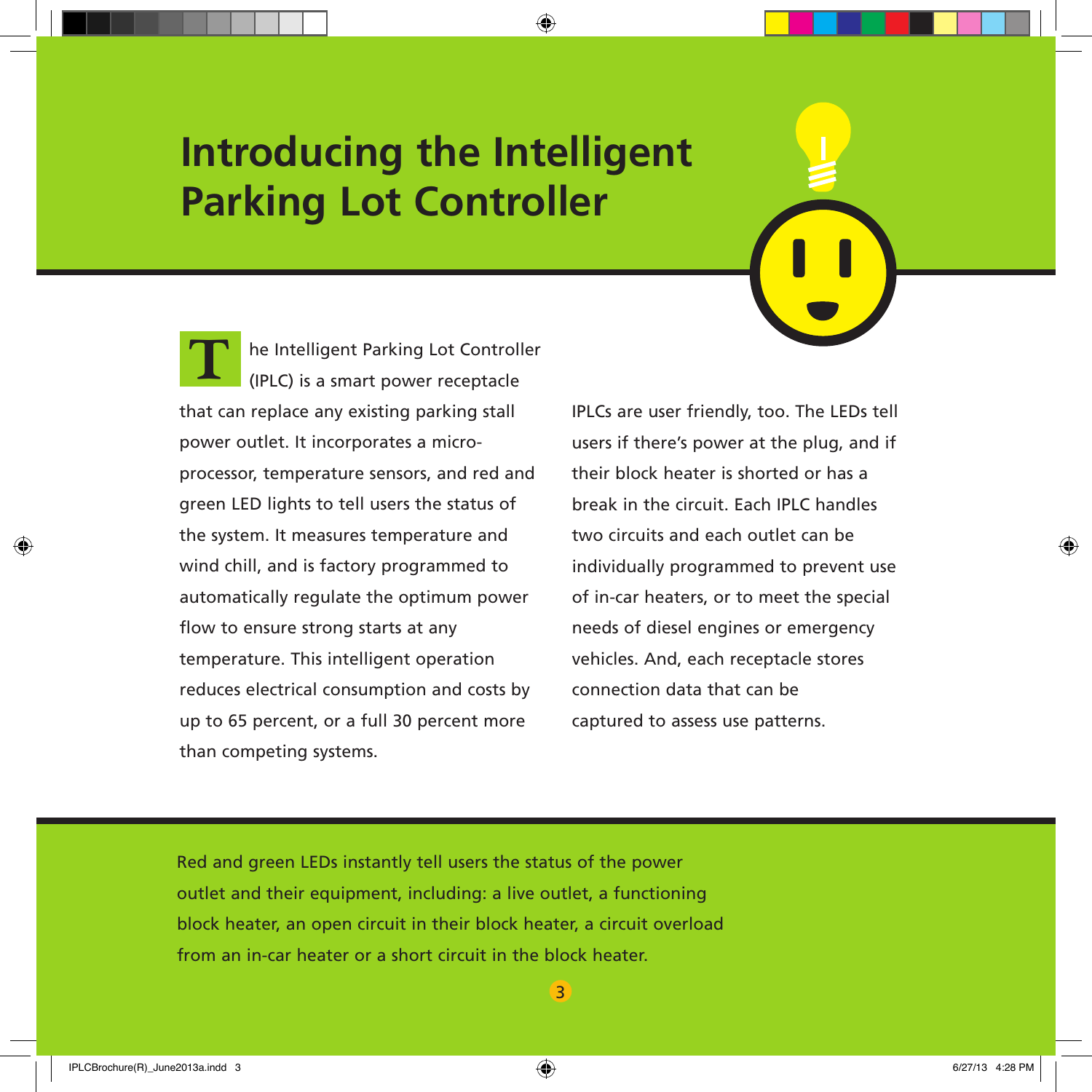### **Save 65% in Parking Lot Power Use and Costs with the Intelligent Parking Lot Controller**

About 4.8 million Canadian vehicles need their engines warmed each winter. Any parking lot operator providing block-heater outlets knows to expect high power costs from November through March, regardless of how warm or cold the winter is. Many drivers automatically plug in, even on warm days when little or no engine heat is needed to assure a start. This results in wasted power and needless expense.



Short-circuited or dead block heaters often lead irate drivers to claim receptacles are malfunctioning or breakers are tripped. NOT with the IPLC! The IPLC prevents these costly service calls, just to reset a breaker or confirm the circuit is working and the driver's block heater is faulty.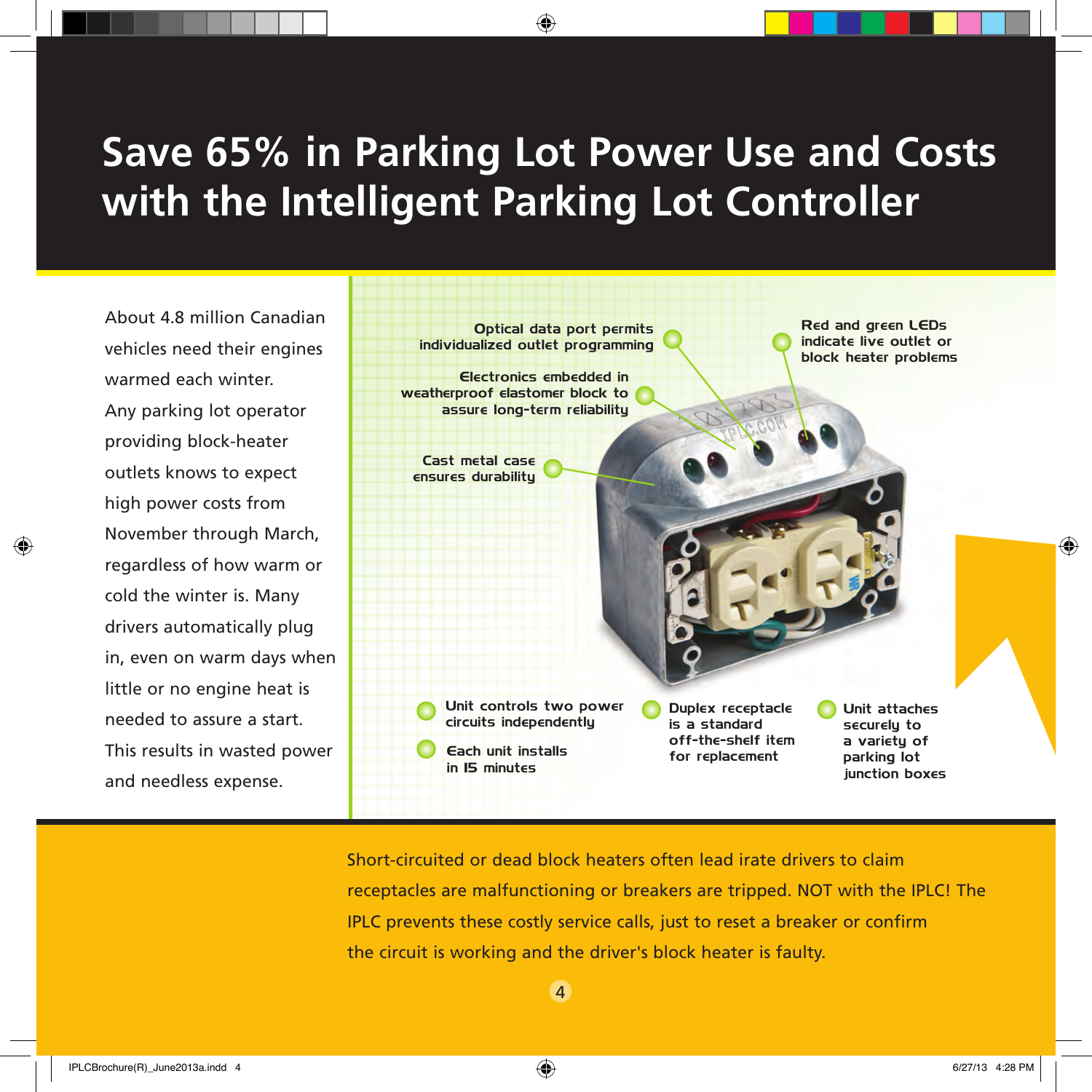### **Suitable for Any Parking Lot Situation with Fast, Easy Installation**

he IPLC is ideal for multiresidential, commercial, industrial, and institutional parking lots, small or large. It has been designed and tested to retrofit the wide range of outlet box configurations found in most parking lots – FS-Box, surface or concrete embedded, steel beam or post. **T**



**Fast, Easy Installation** – Installation of each IPLC unit is estimated to take 15 minutes or less. Just remove the existing duplex receptacle, connect IPLC's colour coded wiring and attach a weatherproof cover to meet code (not included). Visit www.iplc.com for mounting options.

#### **How the IPLC Works**

IPLC's microprocessor measures both temperature and windchill and is factory programmed to deliver no power above –5º C. It infinitely varies power delivery from 10 percent on-time at –5º C to 100 percent on-time at –25º C and colder. This configuration delivers 65 percent in power savings, but circuits can be individually adjusted to change this schedule. Once the IPLC device first detects a functioning block heater, it cuts power for the first two hours, recognizing how

long it will take a hot engine to cool to a temperature requiring block-heater-support.

IPLC circuits can also be programmed to accept a maximum load to prevent the use of in-car heaters, and will warn drivers of an overload so they can disconnect their in-car heater. The IPLC reduces tripped breakers because it cuts power directly at the outlet. It continually monitors the circuit, restoring power when a detected short or overload problem is removed.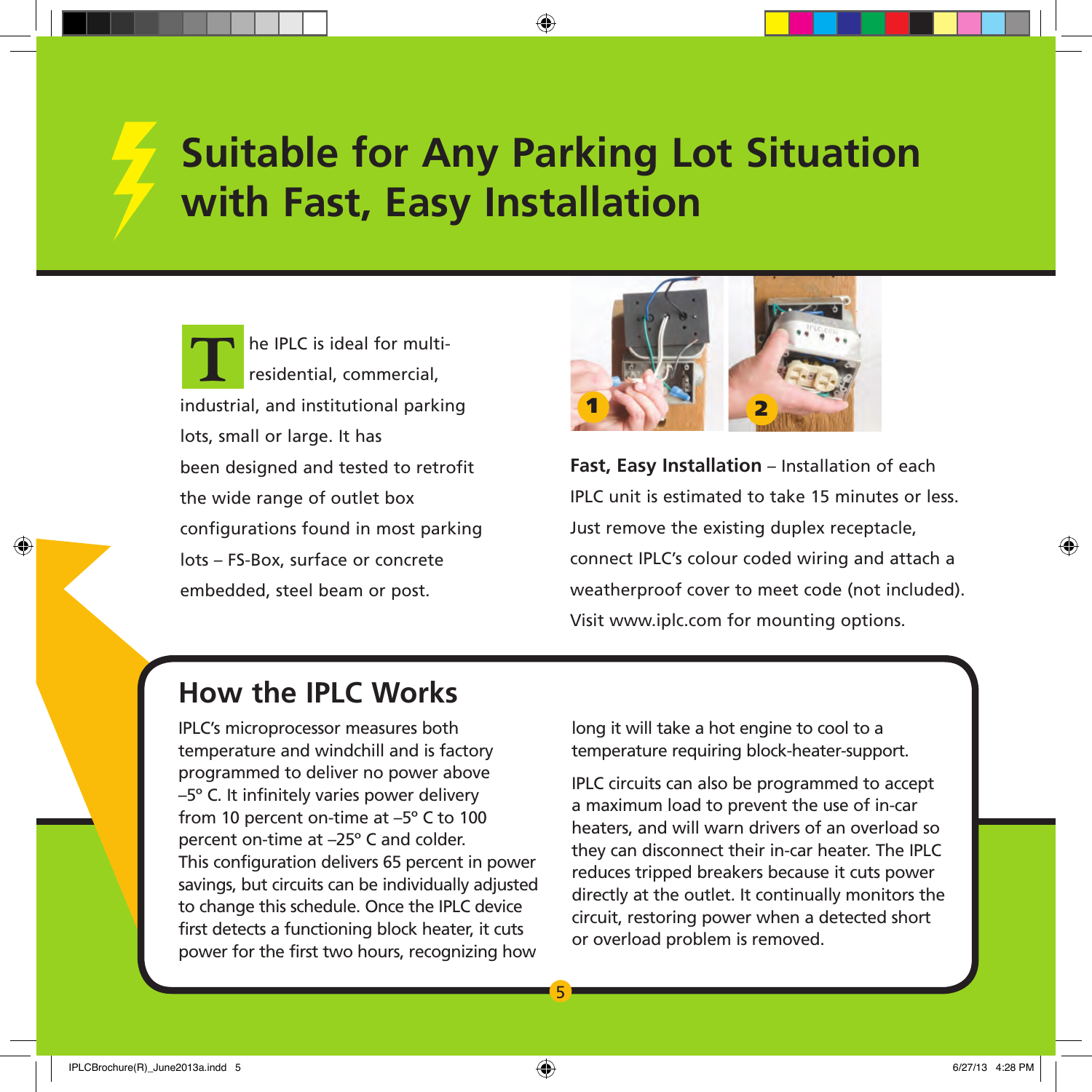#### **A Durable and Weatherproof Solution**



ach IPLC is housed in a weatherproof, durable cast-metal case. The electronic components are embedded in a moulded flexible elastomer block designed to expand and contract with changing temperatures to be entirely waterproof and airtight. (It's the same material used to seal aircraft electronics.) **E**

The case mounts with a neoprene gasket to existing weatherproof junction boxes with up to six screws to ensure a rugged, long-lasting installation. Since it was first introduced in 1996, the IPLC has proven to be very dependable, with a 99.8 percent reliability rate.

As with conventional block heater outlets, the only part subject to wear and tear is the plug-in receptacle. An inexpensive, easy-to-replace, off-the-shelf item available at any electrical parts outlet or home improvement center.

6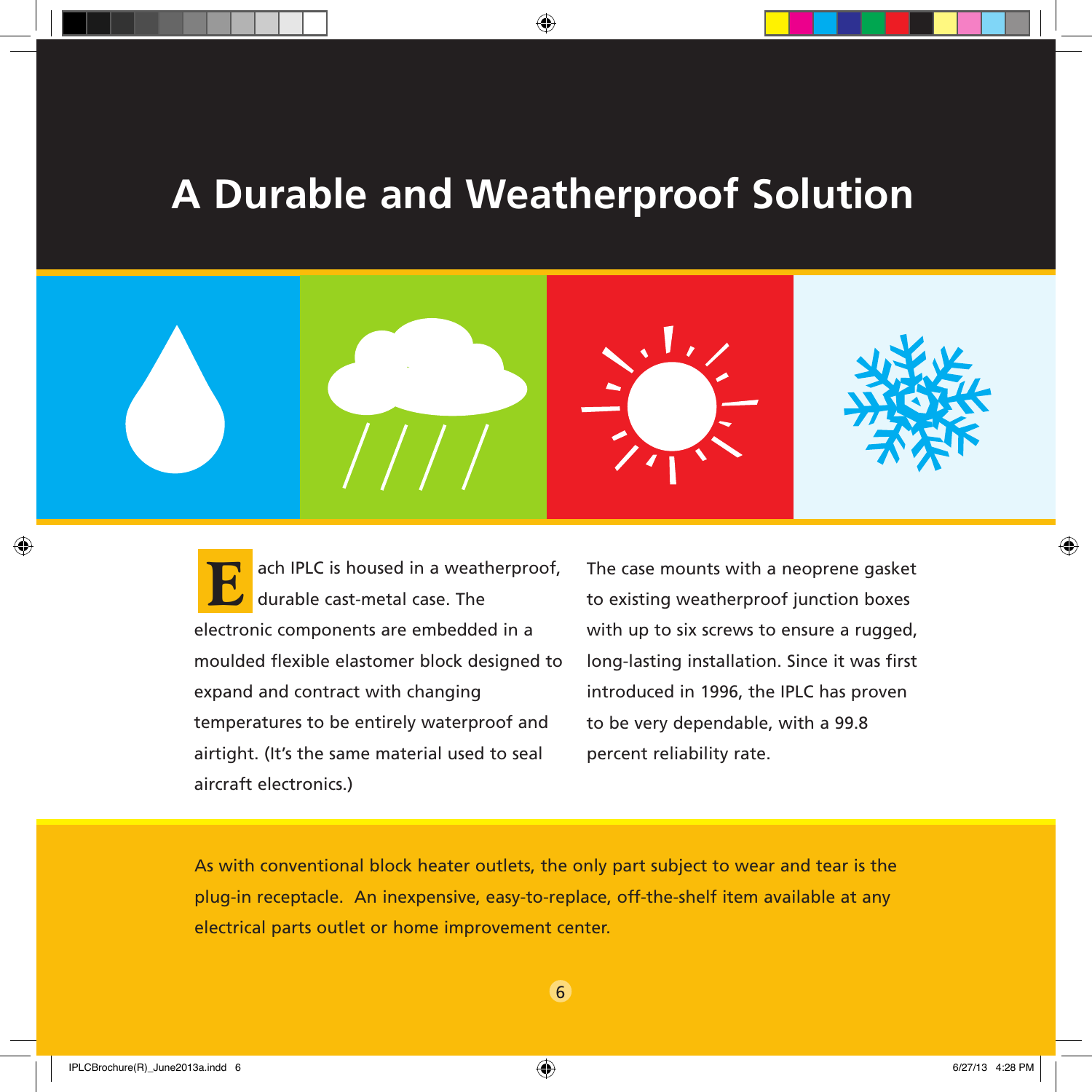#### **IPLC Liked by Users**

Vehicle operators like the IPLC since they always know if there's power at the outlet and get a free block heater diagnosis every time they plug in. Fewer complaints are testimony to user satisfaction.

#### **Natural Resources Canada Award Winner**

The IPLC won Natural Resources Canada's 2000-2002 Energy Management Technology Award from the Office of Energy Efficiency.

In addition, the IPLC won the Arctic Energy Alliance's 2003 Energy Action Award in Yellowknife.

#### **IPLC Reduces CO<sub>2</sub> Emissions**

IPLC can be an easy and important part of helping Canadians with  $CO<sub>2</sub>$  reduction. Each kilowatt-hour of power saved reduces  $CO<sub>2</sub>$  emissions by one kilogram across the integrated continental power grid that includes carbon-emitting generators. Multiply that by the number of vehicles you serve and the total number of kilowatt hours you save.

In addition, since block heater power is part of a vehicle's total energy use, each kilowatthour used is equal to the vehicle driving four extra kilometres in terms of CO<sub>2</sub> emissions. Each kilowatt the IPLC saves, is like saving a four-kilometre drive and a kilogram of  $CO<sub>2</sub>$ .

7

Canada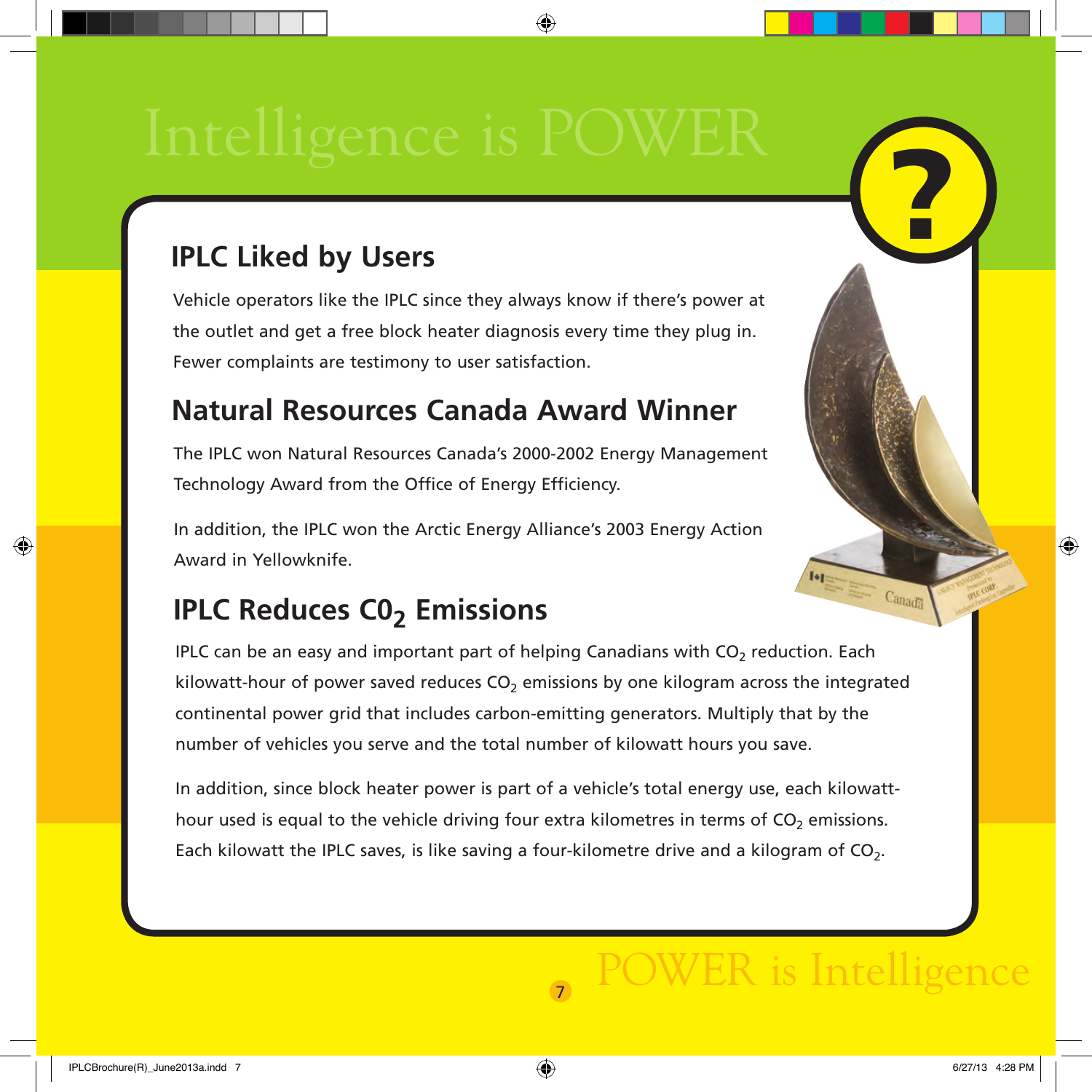#### **More Flexibility and Less Costly than Centralized Control Systems**

onsider the advantages of the IPLC system over centralized parking lot control systems: **C**

- The IPLC is cost effective for parking lots having from one to over 1,000 stalls whereas centralized controls are not practical or cost effective for small parking lots.
- The IPLC works with any existing power distribution situation, whereas centralized controls require complex wiring, rewiring, or site planning that can be costly for both equipment and labour.
- The IPLC system provides flexibility to phase in equipment on a stall-by-stall basis over time as budgets permit, whereas centralized controls require budgeting for and converting entire parking lots at the same time.
- Because IPLCs are installed on a stall-by-stall basis, the number of parking lots managed is not a consideration. Separate centralized controls are needed for each parking lot where organizations operate more than one lot or distribution panel.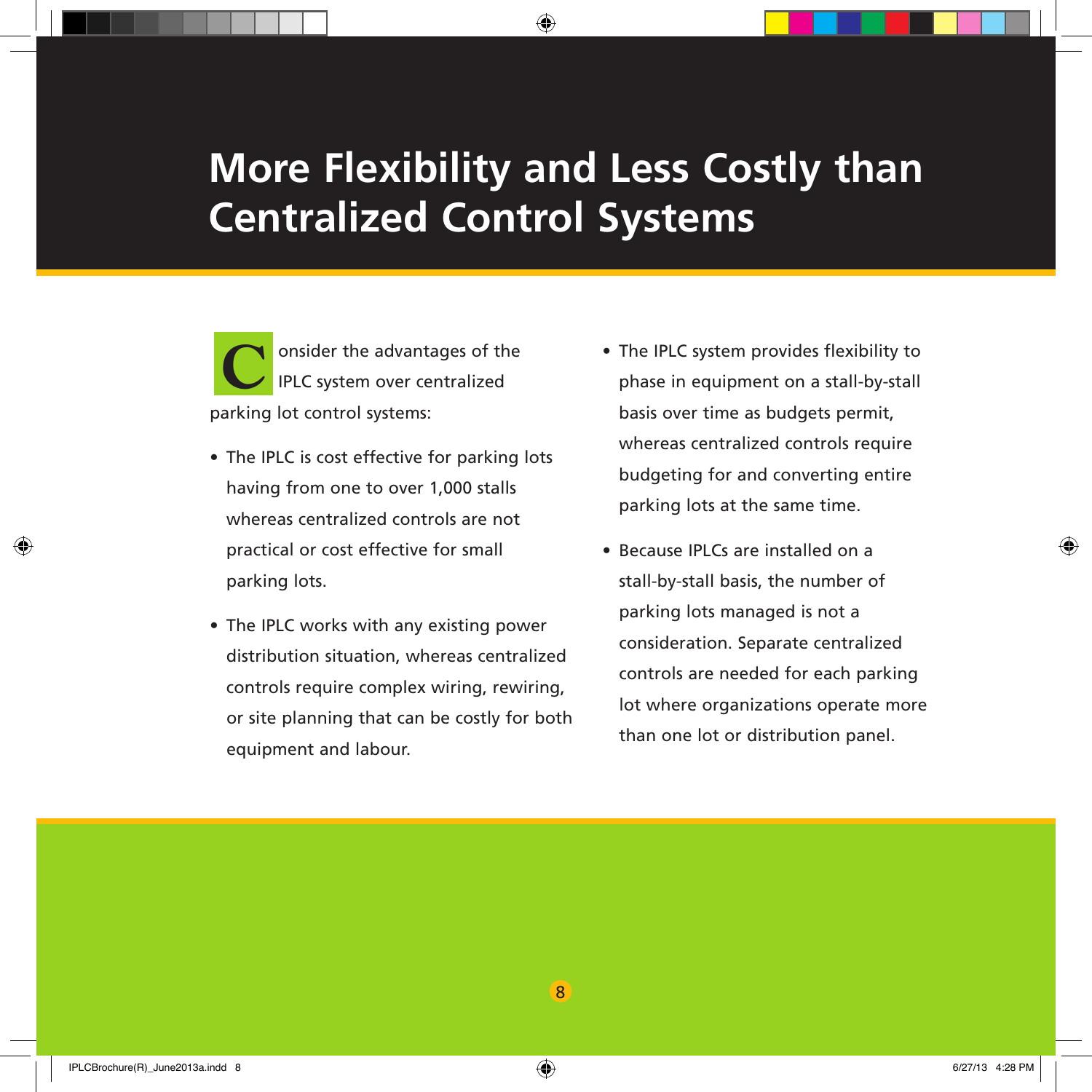

- IPLCs allow for individual programming of each circuit to meet differing user needs, whereas centralized controls provide the same program to all stalls.
- In IPLC-equipped parking lots, potential problems are confined to individual circuits and alert parkers to problems, whereas malfunctioning centralized controls affect many or all outlets in the lot, without automatically alerting parkers.
- IPLCs provide feedback to tell each vehicle operator if their outlet and block heater are working properly, whereas centralized controls do not.

• IPLCs deliver up to 65 percent in energy and cost savings whereas centralized controls typically deliver a maximum of 50 percent in savings.

#### **Factory Pre-programmed Schedule**





The IPLC is the most advanced, flexible and cost effective<br>parking lot power management device on the market today."<br>- Dr. Glenn Rosendahl, Ph.D., P.Eng., President, Vantera Incorporated<br>9 "The IPLC is the most advanced, flexible and cost effective parking lot power management device on the market today." *– Dr. Glenn Rosendahl, Ph.D., P.Eng., President, Vantera Incorporated*

9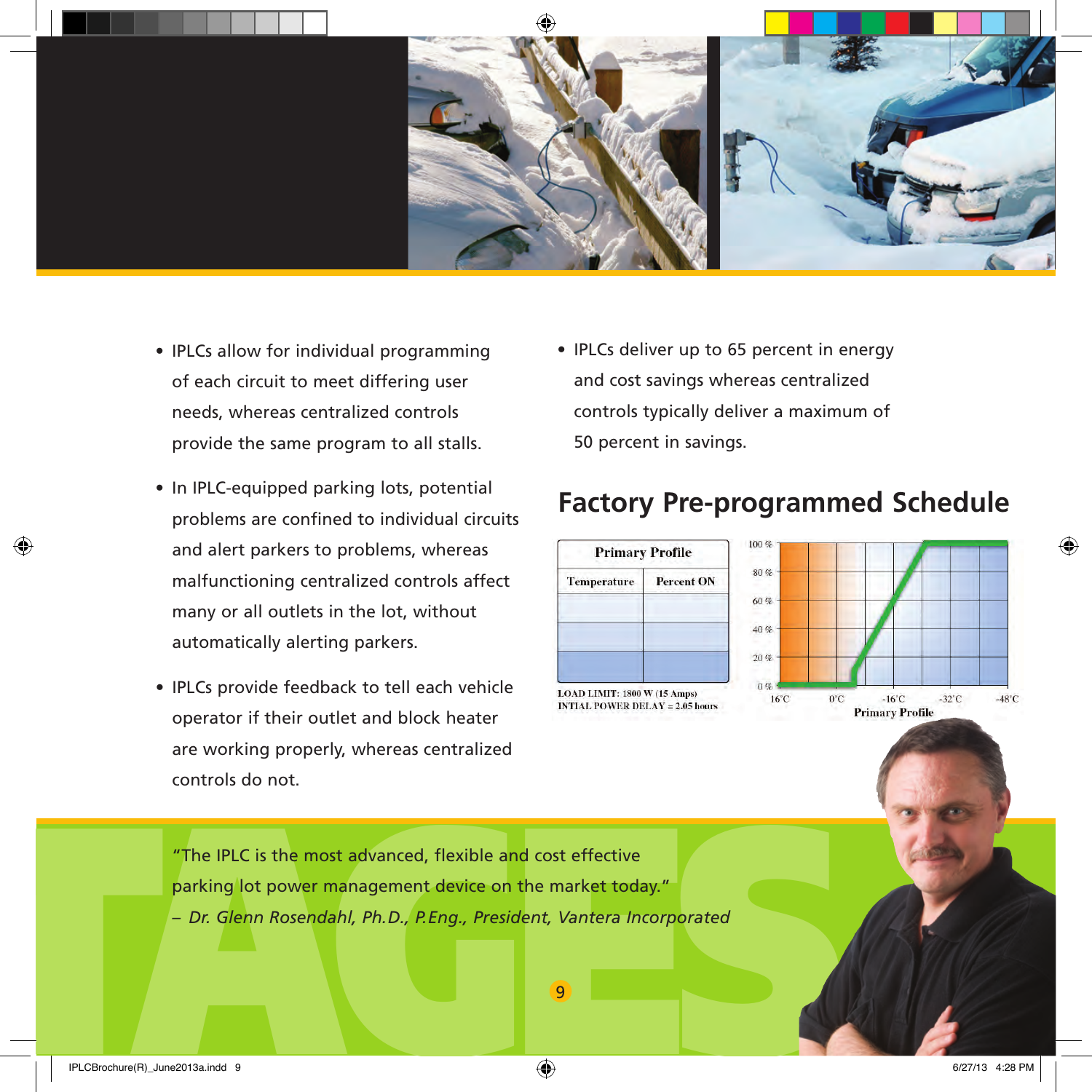

### **IPLC The IPLC Data-Mate Puts You in Control**

The optional IPLC Data-Mate is a companion handheld device designed to transfer information between IPLC units and your Windows-based computer. When connected to your computer, proprietary software allows you to change factory settings as well as customize individual or all of your IPLC outlets (operating times, load limits, temperature response profiles) and to collect data on how the units are being used. The Data-Mate conveniently links to each IPLC using an optical link on the front of the unit. This allows you to easily transfer performance instructions from your computer, and at the same time capture use data from the units to transfer to your computer.

It comes complete with software, a computer interface cable and battery.







#### 3 **Protected by a three-year warranty**

Each IPLC is protected by a three-year replacement warranty against manufacturing defects. Now two decades of use in some of the harshest environments on the globe has proven the IPLC to be robust and reliable. From pole to pole IPLC is the trusted solution.

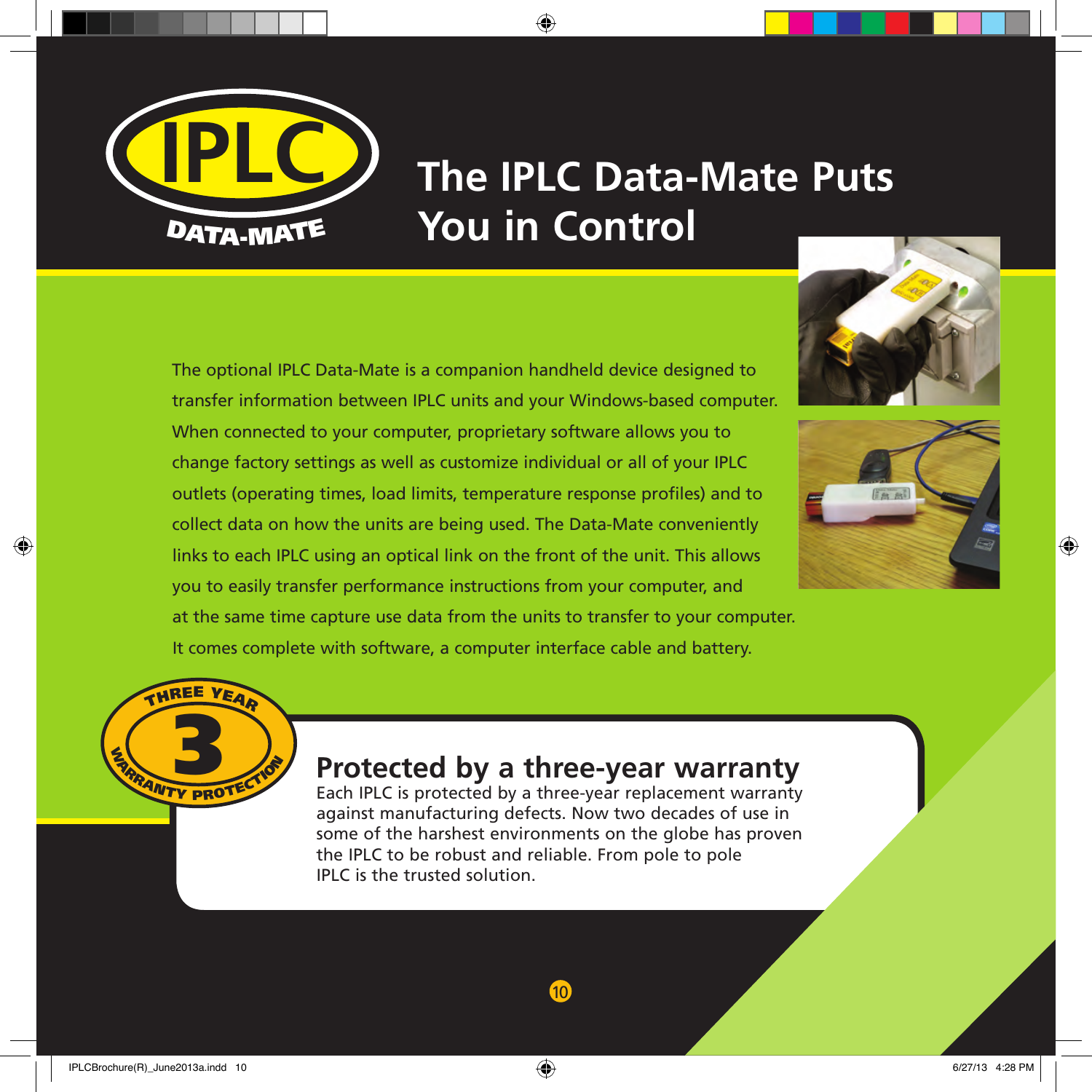"It's like finding money in our parking lots."

*– Ron Penner, Vice President Operations Globe General Agencies, Winnipeg*

\$

#### **Helps Counter Rising Electricity Costs**

Electricity prices range from  $6¢$  to 15¢ per kilowatt hour in Alberta, Saskatchewan, Manitoba and Ontario, which have experienced significant increases in recent years due to deregulation and higher trends in overall energy costs. While you can't directly control the prices, installing IPLCs let you intelligently control power consumption without sacrificing performance, which translates into significantly reduced costs, by up to 65 percent.

#### **Check With Your Local Electric Utility for Rebates**

11

Some electric utilities may provide you with a partial rebate on the purchase price of IPLC units as an incentive to encourage conservation. Check with your utility for availability.